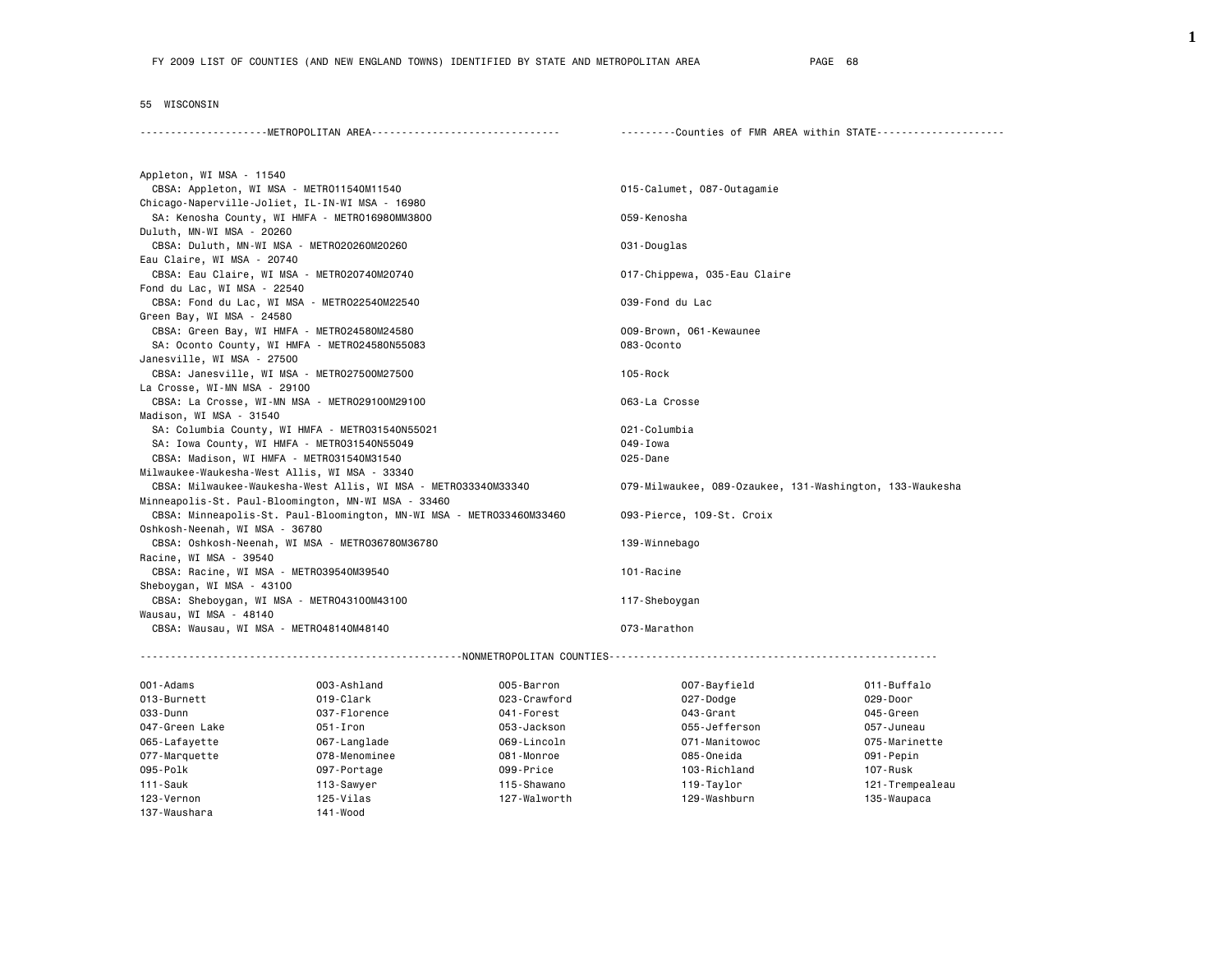| PROGRAM<br>1 PERSON 2 PERSON 3 PERSON 4 PERSON 5 PERSON 6 PERSON 7 PERSON 8 PERSON<br>Appleton, WI MSA<br>FY 2009 MFI: 72000<br>15100<br>17300<br>19450<br>21600<br>23350<br>25050<br>26800<br>28500<br>30% OF MEDIAN<br>25200<br>28800<br>36000<br>38900<br>VERY LOW INCOME<br>32400<br>41750<br>44650<br>47500<br>40300<br>46100<br>51850<br>57600<br>62200<br>66800<br>71400<br>76050<br><b>LOW-INCOME</b><br>Chicago-Naperville-Joliet, IL-IN-WI MSA<br>Kenosha County, WI HMFA<br>FY 2009 MFI: 70900<br>30% OF MEDIAN<br>14900<br>17000<br>19150<br>21250<br>22950<br>24650<br>26350<br>28050<br>VERY LOW INCOME<br>24800<br>28350<br>31900<br>35450<br>38300<br>41100<br>43950<br>46800<br><b>LOW-INCOME</b><br>39700<br>45350<br>51050<br>56700<br>61250<br>65750<br>70300<br>74850<br>Duluth, MN-WI MSA<br>FY 2009 MFI: 59900<br>30% OF MEDIAN<br>14350<br>19400<br>20800<br>22250<br>23700<br>12550<br>16150<br>17950<br>20950<br>23950<br>26950<br>29950<br>32350<br>34750<br>37150<br>39550<br>VERY LOW INCOME<br><b>LOW-INCOME</b><br>33550<br>38300<br>43100<br>47900<br>51750<br>55550<br>59400<br>63250<br>Eau Claire, WI MSA<br>FY 2009 MFI: 62000<br>24550<br>30% OF MEDIAN<br>13000<br>14900<br>16750<br>18600<br>20100<br>21600<br>23050<br>VERY LOW INCOME<br>21700<br>24800<br>27900<br>31000<br>33500<br>35950<br>38450<br>40900<br>34700<br>39700<br>44650<br>49600<br>53550<br>57550<br>61500<br><b>LOW-INCOME</b><br>65450<br>Fond du Lac, WI MSA<br>26000<br>FY 2009 MFI: 65600<br>13800<br>15750<br>17750<br>19700<br>21300<br>22850<br>24450<br>30% OF MEDIAN<br>22950<br>26250<br>29500<br>32800<br>35400<br>VERY LOW INCOME<br>38050<br>40650<br>43300<br>36750<br>42000<br>47250<br>52500<br>56700<br>60900<br>65100<br>69300<br><b>LOW-INCOME</b><br>Green Bay, WI MSA<br>Green Bay, WI HMFA<br>FY 2009 MFI: 65900<br>30% OF MEDIAN<br>15800<br>17800<br>19750<br>21350<br>22900<br>24500<br>26050<br>13850<br>23050<br>26350<br>29650<br>32950<br>35600<br>38200<br>40850<br>43500<br>VERY LOW INCOME<br>36900<br>42150<br>47450<br>52700<br>56900<br>61150<br>65350<br>69550<br><b>LOW-INCOME</b><br>Oconto County, WI HMFA<br>23150<br>FY 2009 MFI: 57900<br>30% OF MEDIAN<br>12300<br>14050<br>15800<br>17550<br>18950<br>20350<br>21750<br>VERY LOW INCOME<br>20500<br>23400<br>26350<br>29250<br>31600<br>33950<br>36250<br>38600<br>37450<br>42100<br>46800<br>50550<br>54300<br>58050<br>61800<br><b>LOW-INCOME</b><br>32750<br>Janesville, WI MSA<br>FY 2009 MFI: 65000<br>13650<br>15600<br>17550<br>19500<br>21050<br>22600<br>24200<br>25750<br>30% OF MEDIAN<br>22750<br>26000<br>29250<br>32500<br>35100<br>37700<br>40300<br>42900<br>VERY LOW INCOME<br>36400<br>41600<br>46800<br>52000<br>56150<br>60300<br>64500<br>68650<br><b>LOW-INCOME</b><br>La Crosse, WI-MN MSA<br>25100<br>FY 2009 MFI: 63400<br>30% OF MEDIAN<br>13300<br>15200<br>17100<br>19000<br>20500<br>22050<br>23550<br>VERY LOW INCOME<br>22200<br>25350<br>28550<br>31700<br>34250<br>36750<br>39300<br>41850<br>45650<br>54750<br>66900<br><b>LOW-INCOME</b><br>35500<br>40550<br>50700<br>58800<br>62850<br>Madison, WI MSA<br>Columbia County, WI HMFA<br>FY 2009 MFI: 67700<br>30% OF MEDIAN<br>14200<br>16250<br>18250<br>20300<br>21900<br>23550<br>25150<br>26800<br>23700<br>27100<br>30450<br>33850<br>36550<br>39250<br>41950<br>44700<br>VERY LOW INCOME<br>37900<br>43300<br>48750<br>54150<br>58500<br>62800<br>67150<br>71500<br><b>LOW-INCOME</b> | STATE: WISCONSIN |  |  | --------------------------I N C O M E L I M I T S--------------- |  |  |
|----------------------------------------------------------------------------------------------------------------------------------------------------------------------------------------------------------------------------------------------------------------------------------------------------------------------------------------------------------------------------------------------------------------------------------------------------------------------------------------------------------------------------------------------------------------------------------------------------------------------------------------------------------------------------------------------------------------------------------------------------------------------------------------------------------------------------------------------------------------------------------------------------------------------------------------------------------------------------------------------------------------------------------------------------------------------------------------------------------------------------------------------------------------------------------------------------------------------------------------------------------------------------------------------------------------------------------------------------------------------------------------------------------------------------------------------------------------------------------------------------------------------------------------------------------------------------------------------------------------------------------------------------------------------------------------------------------------------------------------------------------------------------------------------------------------------------------------------------------------------------------------------------------------------------------------------------------------------------------------------------------------------------------------------------------------------------------------------------------------------------------------------------------------------------------------------------------------------------------------------------------------------------------------------------------------------------------------------------------------------------------------------------------------------------------------------------------------------------------------------------------------------------------------------------------------------------------------------------------------------------------------------------------------------------------------------------------------------------------------------------------------------------------------------------------------------------------------------------------------------------------------------------------------------------------------------------------------------------------------------------------------------------------------------------------------------------------------------------------------------------------------------------------------------------------------------------------------------------------------------------------------------------------------------------------------------------------------------------------------------------------------------------------------------------------------------------------------------------------------|------------------|--|--|------------------------------------------------------------------|--|--|
|                                                                                                                                                                                                                                                                                                                                                                                                                                                                                                                                                                                                                                                                                                                                                                                                                                                                                                                                                                                                                                                                                                                                                                                                                                                                                                                                                                                                                                                                                                                                                                                                                                                                                                                                                                                                                                                                                                                                                                                                                                                                                                                                                                                                                                                                                                                                                                                                                                                                                                                                                                                                                                                                                                                                                                                                                                                                                                                                                                                                                                                                                                                                                                                                                                                                                                                                                                                                                                                                                        |                  |  |  |                                                                  |  |  |
|                                                                                                                                                                                                                                                                                                                                                                                                                                                                                                                                                                                                                                                                                                                                                                                                                                                                                                                                                                                                                                                                                                                                                                                                                                                                                                                                                                                                                                                                                                                                                                                                                                                                                                                                                                                                                                                                                                                                                                                                                                                                                                                                                                                                                                                                                                                                                                                                                                                                                                                                                                                                                                                                                                                                                                                                                                                                                                                                                                                                                                                                                                                                                                                                                                                                                                                                                                                                                                                                                        |                  |  |  |                                                                  |  |  |
|                                                                                                                                                                                                                                                                                                                                                                                                                                                                                                                                                                                                                                                                                                                                                                                                                                                                                                                                                                                                                                                                                                                                                                                                                                                                                                                                                                                                                                                                                                                                                                                                                                                                                                                                                                                                                                                                                                                                                                                                                                                                                                                                                                                                                                                                                                                                                                                                                                                                                                                                                                                                                                                                                                                                                                                                                                                                                                                                                                                                                                                                                                                                                                                                                                                                                                                                                                                                                                                                                        |                  |  |  |                                                                  |  |  |
|                                                                                                                                                                                                                                                                                                                                                                                                                                                                                                                                                                                                                                                                                                                                                                                                                                                                                                                                                                                                                                                                                                                                                                                                                                                                                                                                                                                                                                                                                                                                                                                                                                                                                                                                                                                                                                                                                                                                                                                                                                                                                                                                                                                                                                                                                                                                                                                                                                                                                                                                                                                                                                                                                                                                                                                                                                                                                                                                                                                                                                                                                                                                                                                                                                                                                                                                                                                                                                                                                        |                  |  |  |                                                                  |  |  |
|                                                                                                                                                                                                                                                                                                                                                                                                                                                                                                                                                                                                                                                                                                                                                                                                                                                                                                                                                                                                                                                                                                                                                                                                                                                                                                                                                                                                                                                                                                                                                                                                                                                                                                                                                                                                                                                                                                                                                                                                                                                                                                                                                                                                                                                                                                                                                                                                                                                                                                                                                                                                                                                                                                                                                                                                                                                                                                                                                                                                                                                                                                                                                                                                                                                                                                                                                                                                                                                                                        |                  |  |  |                                                                  |  |  |
|                                                                                                                                                                                                                                                                                                                                                                                                                                                                                                                                                                                                                                                                                                                                                                                                                                                                                                                                                                                                                                                                                                                                                                                                                                                                                                                                                                                                                                                                                                                                                                                                                                                                                                                                                                                                                                                                                                                                                                                                                                                                                                                                                                                                                                                                                                                                                                                                                                                                                                                                                                                                                                                                                                                                                                                                                                                                                                                                                                                                                                                                                                                                                                                                                                                                                                                                                                                                                                                                                        |                  |  |  |                                                                  |  |  |
|                                                                                                                                                                                                                                                                                                                                                                                                                                                                                                                                                                                                                                                                                                                                                                                                                                                                                                                                                                                                                                                                                                                                                                                                                                                                                                                                                                                                                                                                                                                                                                                                                                                                                                                                                                                                                                                                                                                                                                                                                                                                                                                                                                                                                                                                                                                                                                                                                                                                                                                                                                                                                                                                                                                                                                                                                                                                                                                                                                                                                                                                                                                                                                                                                                                                                                                                                                                                                                                                                        |                  |  |  |                                                                  |  |  |
|                                                                                                                                                                                                                                                                                                                                                                                                                                                                                                                                                                                                                                                                                                                                                                                                                                                                                                                                                                                                                                                                                                                                                                                                                                                                                                                                                                                                                                                                                                                                                                                                                                                                                                                                                                                                                                                                                                                                                                                                                                                                                                                                                                                                                                                                                                                                                                                                                                                                                                                                                                                                                                                                                                                                                                                                                                                                                                                                                                                                                                                                                                                                                                                                                                                                                                                                                                                                                                                                                        |                  |  |  |                                                                  |  |  |
|                                                                                                                                                                                                                                                                                                                                                                                                                                                                                                                                                                                                                                                                                                                                                                                                                                                                                                                                                                                                                                                                                                                                                                                                                                                                                                                                                                                                                                                                                                                                                                                                                                                                                                                                                                                                                                                                                                                                                                                                                                                                                                                                                                                                                                                                                                                                                                                                                                                                                                                                                                                                                                                                                                                                                                                                                                                                                                                                                                                                                                                                                                                                                                                                                                                                                                                                                                                                                                                                                        |                  |  |  |                                                                  |  |  |
|                                                                                                                                                                                                                                                                                                                                                                                                                                                                                                                                                                                                                                                                                                                                                                                                                                                                                                                                                                                                                                                                                                                                                                                                                                                                                                                                                                                                                                                                                                                                                                                                                                                                                                                                                                                                                                                                                                                                                                                                                                                                                                                                                                                                                                                                                                                                                                                                                                                                                                                                                                                                                                                                                                                                                                                                                                                                                                                                                                                                                                                                                                                                                                                                                                                                                                                                                                                                                                                                                        |                  |  |  |                                                                  |  |  |
|                                                                                                                                                                                                                                                                                                                                                                                                                                                                                                                                                                                                                                                                                                                                                                                                                                                                                                                                                                                                                                                                                                                                                                                                                                                                                                                                                                                                                                                                                                                                                                                                                                                                                                                                                                                                                                                                                                                                                                                                                                                                                                                                                                                                                                                                                                                                                                                                                                                                                                                                                                                                                                                                                                                                                                                                                                                                                                                                                                                                                                                                                                                                                                                                                                                                                                                                                                                                                                                                                        |                  |  |  |                                                                  |  |  |
|                                                                                                                                                                                                                                                                                                                                                                                                                                                                                                                                                                                                                                                                                                                                                                                                                                                                                                                                                                                                                                                                                                                                                                                                                                                                                                                                                                                                                                                                                                                                                                                                                                                                                                                                                                                                                                                                                                                                                                                                                                                                                                                                                                                                                                                                                                                                                                                                                                                                                                                                                                                                                                                                                                                                                                                                                                                                                                                                                                                                                                                                                                                                                                                                                                                                                                                                                                                                                                                                                        |                  |  |  |                                                                  |  |  |
|                                                                                                                                                                                                                                                                                                                                                                                                                                                                                                                                                                                                                                                                                                                                                                                                                                                                                                                                                                                                                                                                                                                                                                                                                                                                                                                                                                                                                                                                                                                                                                                                                                                                                                                                                                                                                                                                                                                                                                                                                                                                                                                                                                                                                                                                                                                                                                                                                                                                                                                                                                                                                                                                                                                                                                                                                                                                                                                                                                                                                                                                                                                                                                                                                                                                                                                                                                                                                                                                                        |                  |  |  |                                                                  |  |  |
|                                                                                                                                                                                                                                                                                                                                                                                                                                                                                                                                                                                                                                                                                                                                                                                                                                                                                                                                                                                                                                                                                                                                                                                                                                                                                                                                                                                                                                                                                                                                                                                                                                                                                                                                                                                                                                                                                                                                                                                                                                                                                                                                                                                                                                                                                                                                                                                                                                                                                                                                                                                                                                                                                                                                                                                                                                                                                                                                                                                                                                                                                                                                                                                                                                                                                                                                                                                                                                                                                        |                  |  |  |                                                                  |  |  |
|                                                                                                                                                                                                                                                                                                                                                                                                                                                                                                                                                                                                                                                                                                                                                                                                                                                                                                                                                                                                                                                                                                                                                                                                                                                                                                                                                                                                                                                                                                                                                                                                                                                                                                                                                                                                                                                                                                                                                                                                                                                                                                                                                                                                                                                                                                                                                                                                                                                                                                                                                                                                                                                                                                                                                                                                                                                                                                                                                                                                                                                                                                                                                                                                                                                                                                                                                                                                                                                                                        |                  |  |  |                                                                  |  |  |
|                                                                                                                                                                                                                                                                                                                                                                                                                                                                                                                                                                                                                                                                                                                                                                                                                                                                                                                                                                                                                                                                                                                                                                                                                                                                                                                                                                                                                                                                                                                                                                                                                                                                                                                                                                                                                                                                                                                                                                                                                                                                                                                                                                                                                                                                                                                                                                                                                                                                                                                                                                                                                                                                                                                                                                                                                                                                                                                                                                                                                                                                                                                                                                                                                                                                                                                                                                                                                                                                                        |                  |  |  |                                                                  |  |  |
|                                                                                                                                                                                                                                                                                                                                                                                                                                                                                                                                                                                                                                                                                                                                                                                                                                                                                                                                                                                                                                                                                                                                                                                                                                                                                                                                                                                                                                                                                                                                                                                                                                                                                                                                                                                                                                                                                                                                                                                                                                                                                                                                                                                                                                                                                                                                                                                                                                                                                                                                                                                                                                                                                                                                                                                                                                                                                                                                                                                                                                                                                                                                                                                                                                                                                                                                                                                                                                                                                        |                  |  |  |                                                                  |  |  |
|                                                                                                                                                                                                                                                                                                                                                                                                                                                                                                                                                                                                                                                                                                                                                                                                                                                                                                                                                                                                                                                                                                                                                                                                                                                                                                                                                                                                                                                                                                                                                                                                                                                                                                                                                                                                                                                                                                                                                                                                                                                                                                                                                                                                                                                                                                                                                                                                                                                                                                                                                                                                                                                                                                                                                                                                                                                                                                                                                                                                                                                                                                                                                                                                                                                                                                                                                                                                                                                                                        |                  |  |  |                                                                  |  |  |
|                                                                                                                                                                                                                                                                                                                                                                                                                                                                                                                                                                                                                                                                                                                                                                                                                                                                                                                                                                                                                                                                                                                                                                                                                                                                                                                                                                                                                                                                                                                                                                                                                                                                                                                                                                                                                                                                                                                                                                                                                                                                                                                                                                                                                                                                                                                                                                                                                                                                                                                                                                                                                                                                                                                                                                                                                                                                                                                                                                                                                                                                                                                                                                                                                                                                                                                                                                                                                                                                                        |                  |  |  |                                                                  |  |  |
|                                                                                                                                                                                                                                                                                                                                                                                                                                                                                                                                                                                                                                                                                                                                                                                                                                                                                                                                                                                                                                                                                                                                                                                                                                                                                                                                                                                                                                                                                                                                                                                                                                                                                                                                                                                                                                                                                                                                                                                                                                                                                                                                                                                                                                                                                                                                                                                                                                                                                                                                                                                                                                                                                                                                                                                                                                                                                                                                                                                                                                                                                                                                                                                                                                                                                                                                                                                                                                                                                        |                  |  |  |                                                                  |  |  |
|                                                                                                                                                                                                                                                                                                                                                                                                                                                                                                                                                                                                                                                                                                                                                                                                                                                                                                                                                                                                                                                                                                                                                                                                                                                                                                                                                                                                                                                                                                                                                                                                                                                                                                                                                                                                                                                                                                                                                                                                                                                                                                                                                                                                                                                                                                                                                                                                                                                                                                                                                                                                                                                                                                                                                                                                                                                                                                                                                                                                                                                                                                                                                                                                                                                                                                                                                                                                                                                                                        |                  |  |  |                                                                  |  |  |
|                                                                                                                                                                                                                                                                                                                                                                                                                                                                                                                                                                                                                                                                                                                                                                                                                                                                                                                                                                                                                                                                                                                                                                                                                                                                                                                                                                                                                                                                                                                                                                                                                                                                                                                                                                                                                                                                                                                                                                                                                                                                                                                                                                                                                                                                                                                                                                                                                                                                                                                                                                                                                                                                                                                                                                                                                                                                                                                                                                                                                                                                                                                                                                                                                                                                                                                                                                                                                                                                                        |                  |  |  |                                                                  |  |  |
|                                                                                                                                                                                                                                                                                                                                                                                                                                                                                                                                                                                                                                                                                                                                                                                                                                                                                                                                                                                                                                                                                                                                                                                                                                                                                                                                                                                                                                                                                                                                                                                                                                                                                                                                                                                                                                                                                                                                                                                                                                                                                                                                                                                                                                                                                                                                                                                                                                                                                                                                                                                                                                                                                                                                                                                                                                                                                                                                                                                                                                                                                                                                                                                                                                                                                                                                                                                                                                                                                        |                  |  |  |                                                                  |  |  |
|                                                                                                                                                                                                                                                                                                                                                                                                                                                                                                                                                                                                                                                                                                                                                                                                                                                                                                                                                                                                                                                                                                                                                                                                                                                                                                                                                                                                                                                                                                                                                                                                                                                                                                                                                                                                                                                                                                                                                                                                                                                                                                                                                                                                                                                                                                                                                                                                                                                                                                                                                                                                                                                                                                                                                                                                                                                                                                                                                                                                                                                                                                                                                                                                                                                                                                                                                                                                                                                                                        |                  |  |  |                                                                  |  |  |
|                                                                                                                                                                                                                                                                                                                                                                                                                                                                                                                                                                                                                                                                                                                                                                                                                                                                                                                                                                                                                                                                                                                                                                                                                                                                                                                                                                                                                                                                                                                                                                                                                                                                                                                                                                                                                                                                                                                                                                                                                                                                                                                                                                                                                                                                                                                                                                                                                                                                                                                                                                                                                                                                                                                                                                                                                                                                                                                                                                                                                                                                                                                                                                                                                                                                                                                                                                                                                                                                                        |                  |  |  |                                                                  |  |  |
|                                                                                                                                                                                                                                                                                                                                                                                                                                                                                                                                                                                                                                                                                                                                                                                                                                                                                                                                                                                                                                                                                                                                                                                                                                                                                                                                                                                                                                                                                                                                                                                                                                                                                                                                                                                                                                                                                                                                                                                                                                                                                                                                                                                                                                                                                                                                                                                                                                                                                                                                                                                                                                                                                                                                                                                                                                                                                                                                                                                                                                                                                                                                                                                                                                                                                                                                                                                                                                                                                        |                  |  |  |                                                                  |  |  |
|                                                                                                                                                                                                                                                                                                                                                                                                                                                                                                                                                                                                                                                                                                                                                                                                                                                                                                                                                                                                                                                                                                                                                                                                                                                                                                                                                                                                                                                                                                                                                                                                                                                                                                                                                                                                                                                                                                                                                                                                                                                                                                                                                                                                                                                                                                                                                                                                                                                                                                                                                                                                                                                                                                                                                                                                                                                                                                                                                                                                                                                                                                                                                                                                                                                                                                                                                                                                                                                                                        |                  |  |  |                                                                  |  |  |
|                                                                                                                                                                                                                                                                                                                                                                                                                                                                                                                                                                                                                                                                                                                                                                                                                                                                                                                                                                                                                                                                                                                                                                                                                                                                                                                                                                                                                                                                                                                                                                                                                                                                                                                                                                                                                                                                                                                                                                                                                                                                                                                                                                                                                                                                                                                                                                                                                                                                                                                                                                                                                                                                                                                                                                                                                                                                                                                                                                                                                                                                                                                                                                                                                                                                                                                                                                                                                                                                                        |                  |  |  |                                                                  |  |  |
|                                                                                                                                                                                                                                                                                                                                                                                                                                                                                                                                                                                                                                                                                                                                                                                                                                                                                                                                                                                                                                                                                                                                                                                                                                                                                                                                                                                                                                                                                                                                                                                                                                                                                                                                                                                                                                                                                                                                                                                                                                                                                                                                                                                                                                                                                                                                                                                                                                                                                                                                                                                                                                                                                                                                                                                                                                                                                                                                                                                                                                                                                                                                                                                                                                                                                                                                                                                                                                                                                        |                  |  |  |                                                                  |  |  |
|                                                                                                                                                                                                                                                                                                                                                                                                                                                                                                                                                                                                                                                                                                                                                                                                                                                                                                                                                                                                                                                                                                                                                                                                                                                                                                                                                                                                                                                                                                                                                                                                                                                                                                                                                                                                                                                                                                                                                                                                                                                                                                                                                                                                                                                                                                                                                                                                                                                                                                                                                                                                                                                                                                                                                                                                                                                                                                                                                                                                                                                                                                                                                                                                                                                                                                                                                                                                                                                                                        |                  |  |  |                                                                  |  |  |
|                                                                                                                                                                                                                                                                                                                                                                                                                                                                                                                                                                                                                                                                                                                                                                                                                                                                                                                                                                                                                                                                                                                                                                                                                                                                                                                                                                                                                                                                                                                                                                                                                                                                                                                                                                                                                                                                                                                                                                                                                                                                                                                                                                                                                                                                                                                                                                                                                                                                                                                                                                                                                                                                                                                                                                                                                                                                                                                                                                                                                                                                                                                                                                                                                                                                                                                                                                                                                                                                                        |                  |  |  |                                                                  |  |  |
|                                                                                                                                                                                                                                                                                                                                                                                                                                                                                                                                                                                                                                                                                                                                                                                                                                                                                                                                                                                                                                                                                                                                                                                                                                                                                                                                                                                                                                                                                                                                                                                                                                                                                                                                                                                                                                                                                                                                                                                                                                                                                                                                                                                                                                                                                                                                                                                                                                                                                                                                                                                                                                                                                                                                                                                                                                                                                                                                                                                                                                                                                                                                                                                                                                                                                                                                                                                                                                                                                        |                  |  |  |                                                                  |  |  |
|                                                                                                                                                                                                                                                                                                                                                                                                                                                                                                                                                                                                                                                                                                                                                                                                                                                                                                                                                                                                                                                                                                                                                                                                                                                                                                                                                                                                                                                                                                                                                                                                                                                                                                                                                                                                                                                                                                                                                                                                                                                                                                                                                                                                                                                                                                                                                                                                                                                                                                                                                                                                                                                                                                                                                                                                                                                                                                                                                                                                                                                                                                                                                                                                                                                                                                                                                                                                                                                                                        |                  |  |  |                                                                  |  |  |
|                                                                                                                                                                                                                                                                                                                                                                                                                                                                                                                                                                                                                                                                                                                                                                                                                                                                                                                                                                                                                                                                                                                                                                                                                                                                                                                                                                                                                                                                                                                                                                                                                                                                                                                                                                                                                                                                                                                                                                                                                                                                                                                                                                                                                                                                                                                                                                                                                                                                                                                                                                                                                                                                                                                                                                                                                                                                                                                                                                                                                                                                                                                                                                                                                                                                                                                                                                                                                                                                                        |                  |  |  |                                                                  |  |  |
|                                                                                                                                                                                                                                                                                                                                                                                                                                                                                                                                                                                                                                                                                                                                                                                                                                                                                                                                                                                                                                                                                                                                                                                                                                                                                                                                                                                                                                                                                                                                                                                                                                                                                                                                                                                                                                                                                                                                                                                                                                                                                                                                                                                                                                                                                                                                                                                                                                                                                                                                                                                                                                                                                                                                                                                                                                                                                                                                                                                                                                                                                                                                                                                                                                                                                                                                                                                                                                                                                        |                  |  |  |                                                                  |  |  |
|                                                                                                                                                                                                                                                                                                                                                                                                                                                                                                                                                                                                                                                                                                                                                                                                                                                                                                                                                                                                                                                                                                                                                                                                                                                                                                                                                                                                                                                                                                                                                                                                                                                                                                                                                                                                                                                                                                                                                                                                                                                                                                                                                                                                                                                                                                                                                                                                                                                                                                                                                                                                                                                                                                                                                                                                                                                                                                                                                                                                                                                                                                                                                                                                                                                                                                                                                                                                                                                                                        |                  |  |  |                                                                  |  |  |
|                                                                                                                                                                                                                                                                                                                                                                                                                                                                                                                                                                                                                                                                                                                                                                                                                                                                                                                                                                                                                                                                                                                                                                                                                                                                                                                                                                                                                                                                                                                                                                                                                                                                                                                                                                                                                                                                                                                                                                                                                                                                                                                                                                                                                                                                                                                                                                                                                                                                                                                                                                                                                                                                                                                                                                                                                                                                                                                                                                                                                                                                                                                                                                                                                                                                                                                                                                                                                                                                                        |                  |  |  |                                                                  |  |  |
|                                                                                                                                                                                                                                                                                                                                                                                                                                                                                                                                                                                                                                                                                                                                                                                                                                                                                                                                                                                                                                                                                                                                                                                                                                                                                                                                                                                                                                                                                                                                                                                                                                                                                                                                                                                                                                                                                                                                                                                                                                                                                                                                                                                                                                                                                                                                                                                                                                                                                                                                                                                                                                                                                                                                                                                                                                                                                                                                                                                                                                                                                                                                                                                                                                                                                                                                                                                                                                                                                        |                  |  |  |                                                                  |  |  |
|                                                                                                                                                                                                                                                                                                                                                                                                                                                                                                                                                                                                                                                                                                                                                                                                                                                                                                                                                                                                                                                                                                                                                                                                                                                                                                                                                                                                                                                                                                                                                                                                                                                                                                                                                                                                                                                                                                                                                                                                                                                                                                                                                                                                                                                                                                                                                                                                                                                                                                                                                                                                                                                                                                                                                                                                                                                                                                                                                                                                                                                                                                                                                                                                                                                                                                                                                                                                                                                                                        |                  |  |  |                                                                  |  |  |
|                                                                                                                                                                                                                                                                                                                                                                                                                                                                                                                                                                                                                                                                                                                                                                                                                                                                                                                                                                                                                                                                                                                                                                                                                                                                                                                                                                                                                                                                                                                                                                                                                                                                                                                                                                                                                                                                                                                                                                                                                                                                                                                                                                                                                                                                                                                                                                                                                                                                                                                                                                                                                                                                                                                                                                                                                                                                                                                                                                                                                                                                                                                                                                                                                                                                                                                                                                                                                                                                                        |                  |  |  |                                                                  |  |  |
|                                                                                                                                                                                                                                                                                                                                                                                                                                                                                                                                                                                                                                                                                                                                                                                                                                                                                                                                                                                                                                                                                                                                                                                                                                                                                                                                                                                                                                                                                                                                                                                                                                                                                                                                                                                                                                                                                                                                                                                                                                                                                                                                                                                                                                                                                                                                                                                                                                                                                                                                                                                                                                                                                                                                                                                                                                                                                                                                                                                                                                                                                                                                                                                                                                                                                                                                                                                                                                                                                        |                  |  |  |                                                                  |  |  |
|                                                                                                                                                                                                                                                                                                                                                                                                                                                                                                                                                                                                                                                                                                                                                                                                                                                                                                                                                                                                                                                                                                                                                                                                                                                                                                                                                                                                                                                                                                                                                                                                                                                                                                                                                                                                                                                                                                                                                                                                                                                                                                                                                                                                                                                                                                                                                                                                                                                                                                                                                                                                                                                                                                                                                                                                                                                                                                                                                                                                                                                                                                                                                                                                                                                                                                                                                                                                                                                                                        |                  |  |  |                                                                  |  |  |
|                                                                                                                                                                                                                                                                                                                                                                                                                                                                                                                                                                                                                                                                                                                                                                                                                                                                                                                                                                                                                                                                                                                                                                                                                                                                                                                                                                                                                                                                                                                                                                                                                                                                                                                                                                                                                                                                                                                                                                                                                                                                                                                                                                                                                                                                                                                                                                                                                                                                                                                                                                                                                                                                                                                                                                                                                                                                                                                                                                                                                                                                                                                                                                                                                                                                                                                                                                                                                                                                                        |                  |  |  |                                                                  |  |  |
|                                                                                                                                                                                                                                                                                                                                                                                                                                                                                                                                                                                                                                                                                                                                                                                                                                                                                                                                                                                                                                                                                                                                                                                                                                                                                                                                                                                                                                                                                                                                                                                                                                                                                                                                                                                                                                                                                                                                                                                                                                                                                                                                                                                                                                                                                                                                                                                                                                                                                                                                                                                                                                                                                                                                                                                                                                                                                                                                                                                                                                                                                                                                                                                                                                                                                                                                                                                                                                                                                        |                  |  |  |                                                                  |  |  |
|                                                                                                                                                                                                                                                                                                                                                                                                                                                                                                                                                                                                                                                                                                                                                                                                                                                                                                                                                                                                                                                                                                                                                                                                                                                                                                                                                                                                                                                                                                                                                                                                                                                                                                                                                                                                                                                                                                                                                                                                                                                                                                                                                                                                                                                                                                                                                                                                                                                                                                                                                                                                                                                                                                                                                                                                                                                                                                                                                                                                                                                                                                                                                                                                                                                                                                                                                                                                                                                                                        |                  |  |  |                                                                  |  |  |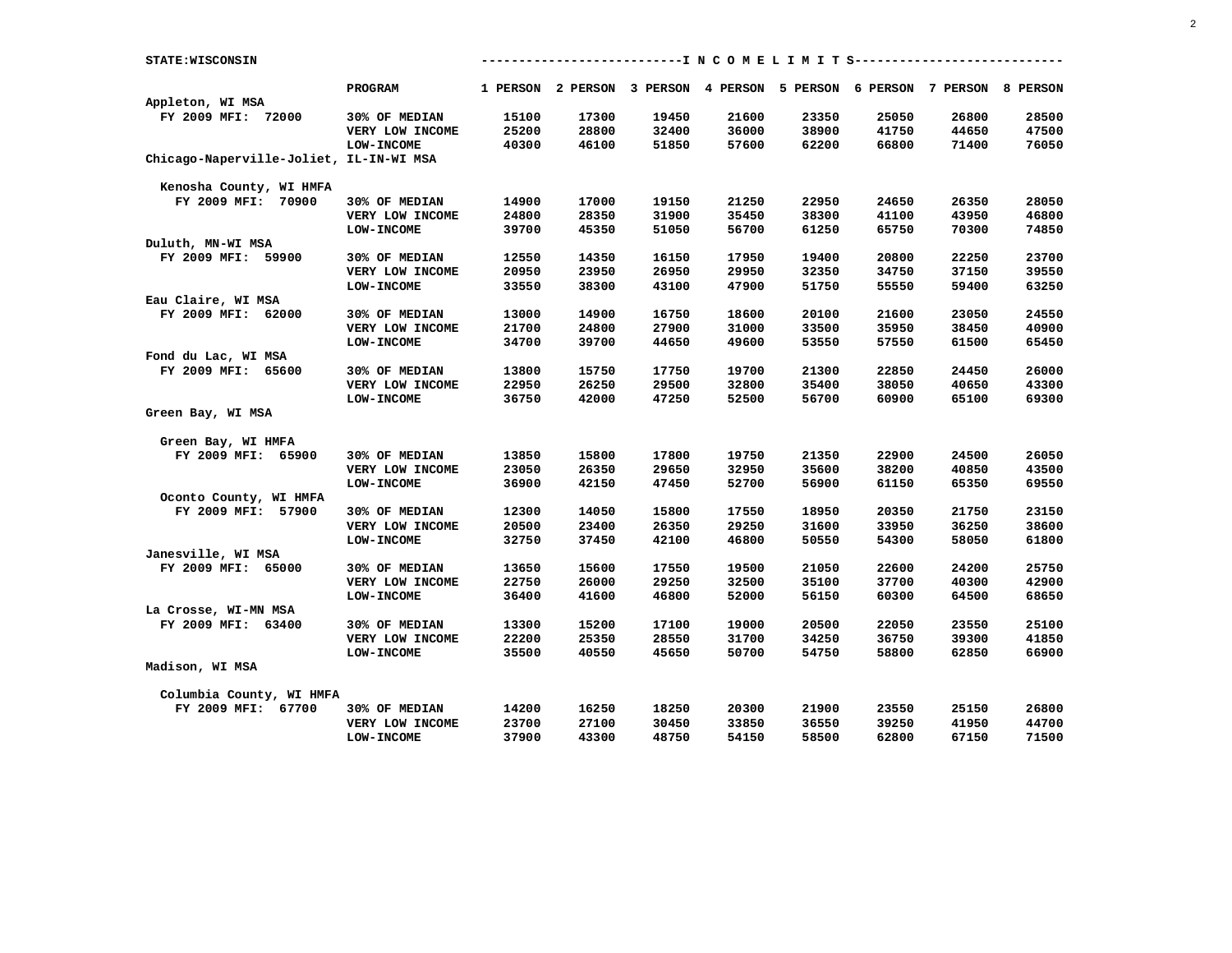| <b>STATE: WISCONSIN</b>               |                                             |       |       |       |       | -------------I N C O M E L I M I T S-----------                         |       |       |       |
|---------------------------------------|---------------------------------------------|-------|-------|-------|-------|-------------------------------------------------------------------------|-------|-------|-------|
|                                       | <b>PROGRAM</b>                              |       |       |       |       | 1 PERSON 2 PERSON 3 PERSON 4 PERSON 5 PERSON 6 PERSON 7 PERSON 8 PERSON |       |       |       |
| Iowa County, WI HMFA                  |                                             |       |       |       |       |                                                                         |       |       |       |
| FY 2009 MFI: 64000                    | 30% OF MEDIAN                               | 13950 | 15950 | 17950 | 19950 | 21550                                                                   | 23150 | 24750 | 26350 |
|                                       | VERY LOW INCOME                             | 23300 | 26600 | 29950 | 33250 | 35900                                                                   | 38550 | 41250 | 43900 |
|                                       | <b>LOW-INCOME</b>                           | 37250 | 42550 | 47900 | 53200 | 57450                                                                   | 61700 | 65950 | 70200 |
| Madison, WI HMFA                      |                                             |       |       |       |       |                                                                         |       |       |       |
| FY 2009 MFI: 80000                    | 30% OF MEDIAN                               | 16800 | 19200 | 21600 | 24000 | 25900                                                                   | 27850 | 29750 | 31700 |
|                                       | VERY LOW INCOME                             | 28000 | 32000 | 36000 | 40000 | 43200                                                                   | 46400 | 49600 | 52800 |
|                                       | <b>LOW-INCOME</b>                           | 44800 | 51200 | 57600 | 64000 | 69100                                                                   | 74250 | 79350 | 84500 |
| Milwaukee-Waukesha-West Allis, WI MSA |                                             |       |       |       |       |                                                                         |       |       |       |
| FY 2009 MFI: 70700                    | 30% OF MEDIAN                               | 14850 | 16950 | 19100 | 21200 | 22900                                                                   | 24600 | 26300 | 28000 |
|                                       | VERY LOW INCOME                             | 24750 | 28300 | 31800 | 35350 | 38200                                                                   | 41000 | 43850 | 46650 |
|                                       | <b>LOW-INCOME</b>                           | 39600 | 45250 | 50900 | 56550 | 61050                                                                   | 65600 | 70100 | 74650 |
|                                       | Minneapolis-St. Paul-Bloomington, MN-WI MSA |       |       |       |       |                                                                         |       |       |       |
| FY 2009 MFI: 83900                    | 30% OF MEDIAN                               | 17600 | 20100 | 22650 | 25150 | 27150                                                                   | 29150 | 31200 | 33200 |
|                                       | VERY LOW INCOME                             | 29350 | 33550 | 37750 | 41950 | 45300                                                                   | 48650 | 52000 | 55350 |
|                                       | <b>LOW-INCOME</b>                           | 44800 | 51200 | 57600 | 64000 | 69100                                                                   | 74250 | 79350 | 84500 |
| Oshkosh-Neenah, WI MSA                |                                             |       |       |       |       |                                                                         |       |       |       |
| FY 2009 MFI: 66900                    | 30% OF MEDIAN                               | 14050 | 16050 | 18050 | 20050 | 21650                                                                   | 23250 | 24850 | 26450 |
|                                       | VERY LOW INCOME                             | 23400 | 26750 | 30100 | 33450 | 36150                                                                   | 38800 | 41500 | 44150 |
|                                       | <b>LOW-INCOME</b>                           | 37450 | 42800 | 48150 | 53500 | 57800                                                                   | 62050 | 66350 | 70600 |
| Racine, WI MSA                        |                                             |       |       |       |       |                                                                         |       |       |       |
| FY 2009 MFI: 67900                    | 30% OF MEDIAN                               | 14250 | 16300 | 18300 | 20350 | 22000                                                                   | 23600 | 25250 | 26850 |
|                                       | VERY LOW INCOME                             | 23750 | 27150 | 30550 | 33950 | 36650                                                                   | 39400 | 42100 | 44800 |
|                                       | <b>LOW-INCOME</b>                           | 38000 | 43450 | 48850 | 54300 | 58650                                                                   | 63000 | 67350 | 71700 |
| Sheboygan, WI MSA                     |                                             |       |       |       |       |                                                                         |       |       |       |
| FY 2009 MFI: 67700                    | 30% OF MEDIAN                               | 14200 | 16250 | 18250 | 20300 | 21900                                                                   | 23550 | 25150 | 26800 |
|                                       | VERY LOW INCOME                             | 23700 | 27100 | 30450 | 33850 | 36550                                                                   | 39250 | 41950 | 44700 |
|                                       | <b>LOW-INCOME</b>                           | 37900 | 43300 | 48750 | 54150 | 58500                                                                   | 62800 | 67150 | 71500 |
| Wausau, WI MSA                        |                                             |       |       |       |       |                                                                         |       |       |       |
| FY 2009 MFI: 66800                    | 30% OF MEDIAN                               | 14050 | 16050 | 18050 | 20050 | 21650                                                                   | 23250 | 24850 | 26450 |
|                                       | VERY LOW INCOME                             | 23400 | 26700 | 30050 | 33400 | 36050                                                                   | 38750 | 41400 | 44100 |
|                                       | <b>LOW-INCOME</b>                           | 37400 | 42750 | 48100 | 53450 | 57750                                                                   | 62000 | 66300 | 70550 |
| Adams County, WI                      |                                             |       |       |       |       |                                                                         |       |       |       |
| FY 2009 MFI: 48000                    | 30% OF MEDIAN                               | 12300 | 14050 | 15800 | 17550 | 18950                                                                   | 20350 | 21750 | 23150 |
|                                       | VERY LOW INCOME                             | 20500 | 23400 | 26350 | 29250 | 31600                                                                   | 33950 | 36250 | 38600 |
|                                       | <b>LOW-INCOME</b>                           | 32750 | 37450 | 42100 | 46800 | 50550                                                                   | 54300 | 58050 | 61800 |
| Ashland County, WI                    |                                             |       |       |       |       |                                                                         |       |       |       |
| FY 2009 MFI: 49600                    | 30% OF MEDIAN                               | 12300 | 14050 | 15800 | 17550 | 18950                                                                   | 20350 | 21750 | 23150 |
|                                       | VERY LOW INCOME                             | 20500 | 23400 | 26350 | 29250 | 31600                                                                   | 33950 | 36250 | 38600 |
|                                       | <b>LOW-INCOME</b>                           | 32750 | 37450 | 42100 | 46800 | 50550                                                                   | 54300 | 58050 | 61800 |
| Barron County, WI                     |                                             |       |       |       |       |                                                                         |       |       |       |
| FY 2009 MFI: 53900                    | 30% OF MEDIAN                               | 12300 | 14050 | 15800 | 17550 | 18950                                                                   | 20350 | 21750 | 23150 |
|                                       | VERY LOW INCOME                             | 20500 | 23400 | 26350 | 29250 | 31600                                                                   | 33950 | 36250 | 38600 |
|                                       | <b>LOW-INCOME</b>                           | 32750 | 37450 | 42100 | 46800 | 50550                                                                   | 54300 | 58050 | 61800 |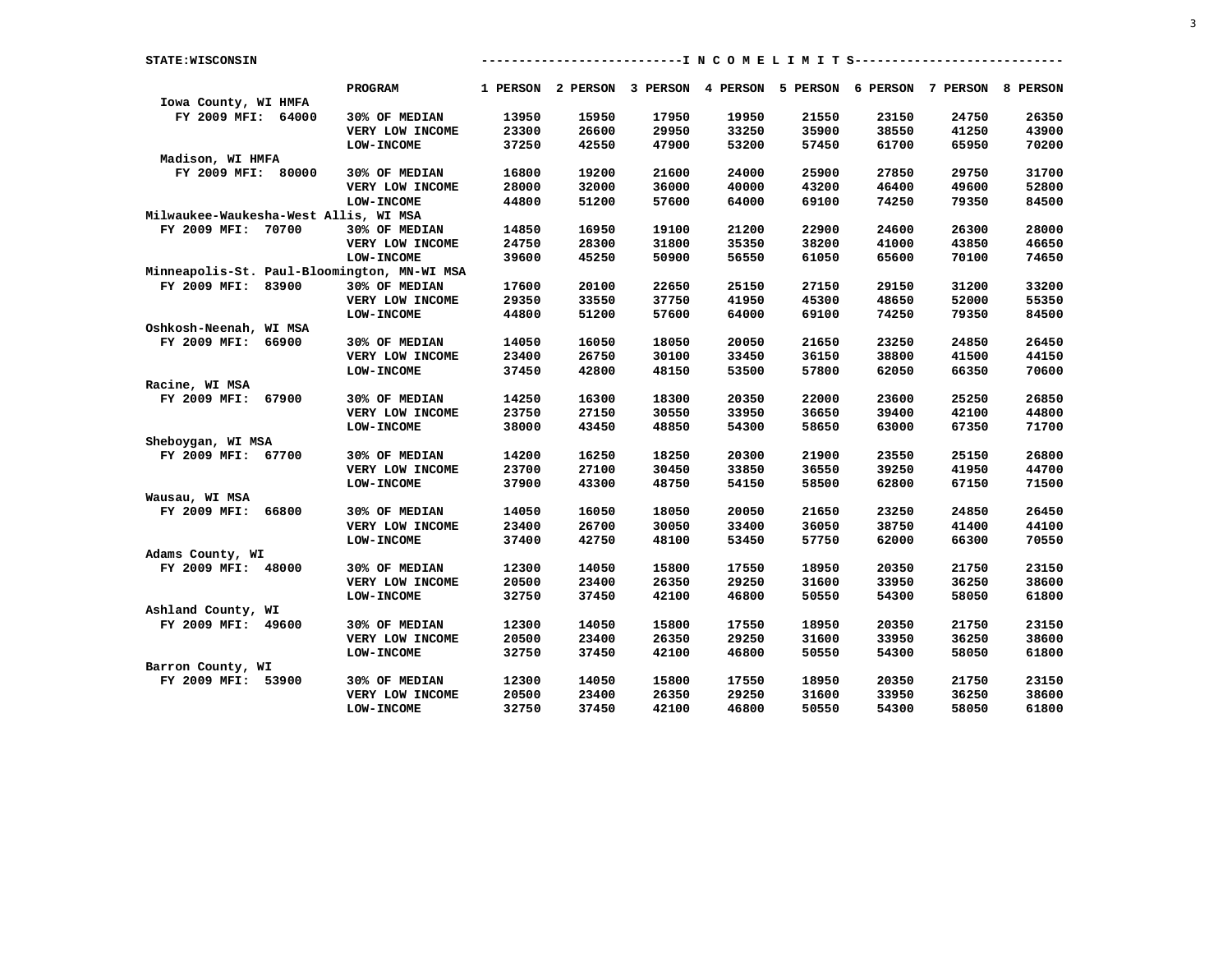| STATE: WISCONSIN    |                   |       |       |       | ---------------I N C O M E L I M I T S-----------------                 |       |       |       |       |
|---------------------|-------------------|-------|-------|-------|-------------------------------------------------------------------------|-------|-------|-------|-------|
|                     | <b>PROGRAM</b>    |       |       |       | 1 PERSON 2 PERSON 3 PERSON 4 PERSON 5 PERSON 6 PERSON 7 PERSON 8 PERSON |       |       |       |       |
| Bayfield County, WI |                   |       |       |       |                                                                         |       |       |       |       |
| FY 2009 MFI: 49900  | 30% OF MEDIAN     | 12300 | 14050 | 15800 | 17550                                                                   | 18950 | 20350 | 21750 | 23150 |
|                     | VERY LOW INCOME   | 20500 | 23400 | 26350 | 29250                                                                   | 31600 | 33950 | 36250 | 38600 |
|                     | <b>LOW-INCOME</b> | 32750 | 37450 | 42100 | 46800                                                                   | 50550 | 54300 | 58050 | 61800 |
| Buffalo County, WI  |                   |       |       |       |                                                                         |       |       |       |       |
| FY 2009 MFI: 55800  | 30% OF MEDIAN     | 12300 | 14050 | 15800 | 17550                                                                   | 18950 | 20350 | 21750 | 23150 |
|                     | VERY LOW INCOME   | 20500 | 23400 | 26350 | 29250                                                                   | 31600 | 33950 | 36250 | 38600 |
|                     | <b>LOW-INCOME</b> | 32750 | 37450 | 42100 | 46800                                                                   | 50550 | 54300 | 58050 | 61800 |
| Burnett County, WI  |                   |       |       |       |                                                                         |       |       |       |       |
| FY 2009 MFI: 50600  | 30% OF MEDIAN     | 12300 | 14050 | 15800 | 17550                                                                   | 18950 | 20350 | 21750 | 23150 |
|                     | VERY LOW INCOME   | 20500 | 23400 | 26350 | 29250                                                                   | 31600 | 33950 | 36250 | 38600 |
|                     | <b>LOW-INCOME</b> | 32750 | 37450 | 42100 | 46800                                                                   | 50550 | 54300 | 58050 | 61800 |
| Clark County, WI    |                   |       |       |       |                                                                         |       |       |       |       |
| FY 2009 MFI: 52900  | 30% OF MEDIAN     | 12300 | 14050 | 15800 | 17550                                                                   | 18950 | 20350 | 21750 | 23150 |
|                     | VERY LOW INCOME   | 20500 | 23400 | 26350 | 29250                                                                   | 31600 | 33950 | 36250 | 38600 |
|                     | <b>LOW-INCOME</b> | 32750 | 37450 | 42100 | 46800                                                                   | 50550 | 54300 | 58050 | 61800 |
| Crawford County, WI |                   |       |       |       |                                                                         |       |       |       |       |
| FY 2009 MFI: 52100  | 30% OF MEDIAN     | 12300 | 14050 | 15800 | 17550                                                                   | 18950 | 20350 | 21750 | 23150 |
|                     | VERY LOW INCOME   | 20500 | 23400 | 26350 | 29250                                                                   | 31600 | 33950 | 36250 | 38600 |
|                     | <b>LOW-INCOME</b> | 32750 | 37450 | 42100 | 46800                                                                   | 50550 | 54300 | 58050 | 61800 |
| Dodge County, WI    |                   |       |       |       |                                                                         |       |       |       |       |
| FY 2009 MFI: 64900  | 30% OF MEDIAN     | 13600 | 15550 | 17500 | 19450                                                                   | 21000 | 22550 | 24100 | 25650 |
|                     | VERY LOW INCOME   | 22700 | 25950 | 29200 | 32450                                                                   | 35050 | 37650 | 40250 | 42850 |
|                     | <b>LOW-INCOME</b> | 36350 | 41500 | 46700 | 51900                                                                   | 56050 | 60200 | 64350 | 68500 |
| Door County, WI     |                   |       |       |       |                                                                         |       |       |       |       |
| FY 2009 MFI: 59900  | 30% OF MEDIAN     | 12550 | 14350 | 16150 | 17950                                                                   | 19400 | 20800 | 22250 | 23700 |
|                     | VERY LOW INCOME   | 20950 | 23950 | 26950 | 29950                                                                   | 32350 | 34750 | 37150 | 39550 |
|                     | <b>LOW-INCOME</b> | 33550 | 38300 | 43100 | 47900                                                                   | 51750 | 55550 | 59400 | 63250 |
| Dunn County, WI     |                   |       |       |       |                                                                         |       |       |       |       |
| FY 2009 MFI: 61900  | 30% OF MEDIAN     | 13000 | 14850 | 16700 | 18550                                                                   | 20050 | 21500 | 23000 | 24500 |
|                     | VERY LOW INCOME   | 21650 | 24750 | 27850 | 30950                                                                   | 33450 | 35900 | 38400 | 40850 |
|                     | <b>LOW-INCOME</b> | 34650 | 39600 | 44550 | 49500                                                                   | 53450 | 57400 | 61400 | 65350 |
| Florence County, WI |                   |       |       |       |                                                                         |       |       |       |       |
| FY 2009 MFI: 51200  | 30% OF MEDIAN     | 12300 | 14050 | 15800 | 17550                                                                   | 18950 | 20350 | 21750 | 23150 |
|                     | VERY LOW INCOME   | 20500 | 23400 | 26350 | 29250                                                                   | 31600 | 33950 | 36250 | 38600 |
|                     | <b>LOW-INCOME</b> | 32750 | 37450 | 42100 | 46800                                                                   | 50550 | 54300 | 58050 | 61800 |
| Forest County, WI   |                   |       |       |       |                                                                         |       |       |       |       |
| FY 2009 MFI: 48900  | 30% OF MEDIAN     | 12300 | 14050 | 15800 | 17550                                                                   | 18950 | 20350 | 21750 | 23150 |
|                     | VERY LOW INCOME   | 20500 | 23400 | 26350 | 29250                                                                   | 31600 | 33950 | 36250 | 38600 |
|                     | <b>LOW-INCOME</b> | 32750 | 37450 | 42100 | 46800                                                                   | 50550 | 54300 | 58050 | 61800 |
| Grant County, WI    |                   |       |       |       |                                                                         |       |       |       |       |
| FY 2009 MFI: 56500  | 30% OF MEDIAN     | 12300 | 14050 | 15800 | 17550                                                                   | 18950 | 20350 | 21750 | 23150 |
|                     | VERY LOW INCOME   | 20500 | 23400 | 26350 | 29250                                                                   | 31600 | 33950 | 36250 | 38600 |
|                     | <b>LOW-INCOME</b> | 32750 | 37450 | 42100 | 46800                                                                   | 50550 | 54300 | 58050 | 61800 |

4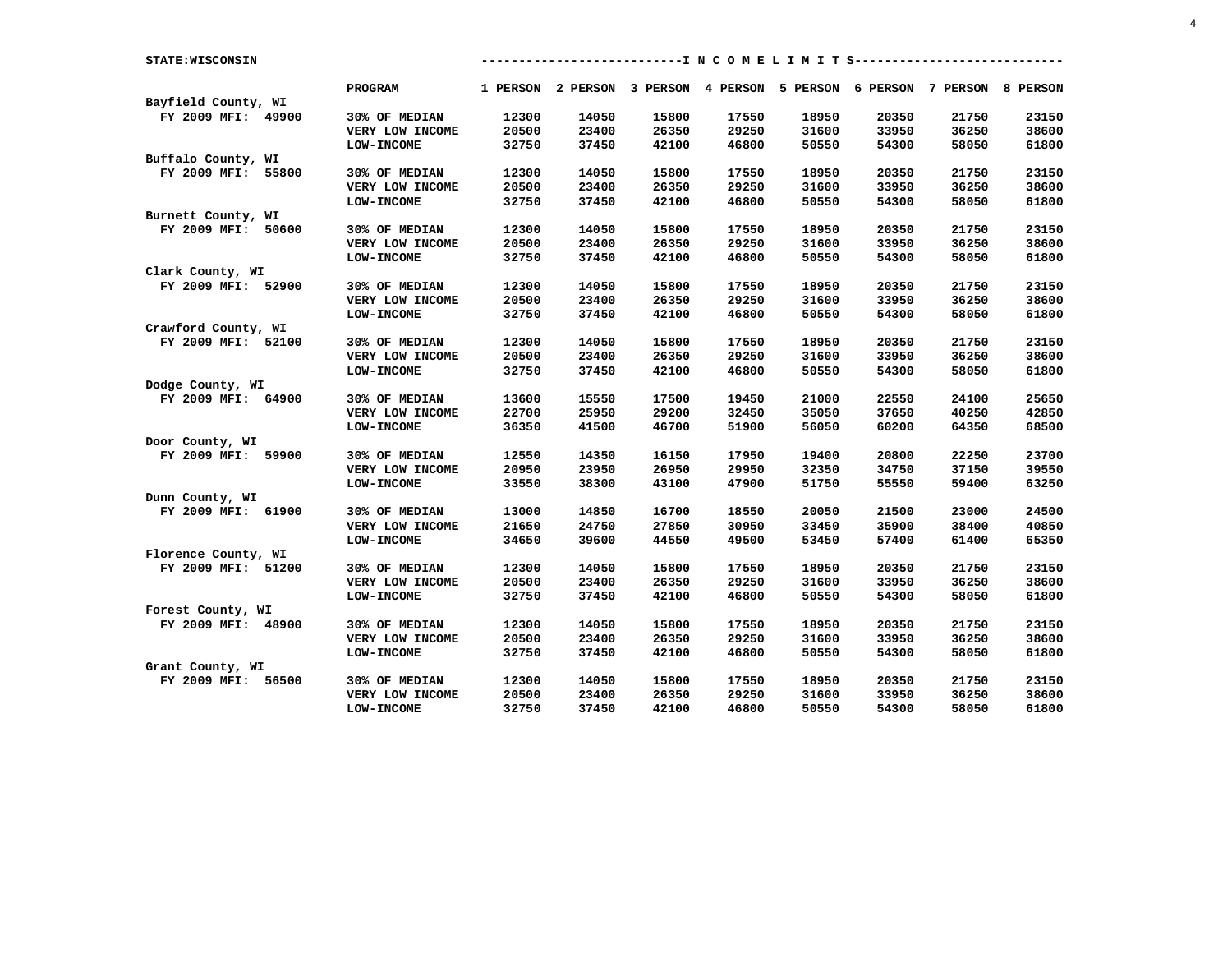| STATE: WISCONSIN      |                   |       |                                                                         |       |       | -------------I N C O M E L I M I T S--------------- |       |       |       |
|-----------------------|-------------------|-------|-------------------------------------------------------------------------|-------|-------|-----------------------------------------------------|-------|-------|-------|
|                       | PROGRAM           |       | 1 PERSON 2 PERSON 3 PERSON 4 PERSON 5 PERSON 6 PERSON 7 PERSON 8 PERSON |       |       |                                                     |       |       |       |
| Green County, WI      |                   |       |                                                                         |       |       |                                                     |       |       |       |
| FY 2009 MFI: 64700    | 30% OF MEDIAN     | 13600 | 15500                                                                   | 17450 | 19400 | 20950                                               | 22500 | 24050 | 25600 |
|                       | VERY LOW INCOME   | 22650 | 25900                                                                   | 29100 | 32350 | 34950                                               | 37550 | 40100 | 42700 |
|                       | <b>LOW-INCOME</b> | 36250 | 41400                                                                   | 46600 | 51750 | 55900                                               | 60050 | 64150 | 68300 |
| Green Lake County, WI |                   |       |                                                                         |       |       |                                                     |       |       |       |
| FY 2009 MFI: 58900    | 30% OF MEDIAN     | 12350 | 14100                                                                   | 15900 | 17650 | 19050                                               | 20450 | 21900 | 23300 |
|                       | VERY LOW INCOME   | 20600 | 23550                                                                   | 26500 | 29450 | 31800                                               | 34150 | 36500 | 38850 |
|                       | <b>LOW-INCOME</b> | 32950 | 37700                                                                   | 42400 | 47100 | 50850                                               | 54650 | 58400 | 62150 |
| Iron County, WI       |                   |       |                                                                         |       |       |                                                     |       |       |       |
| FY 2009 MFI: 45700    | 30% OF MEDIAN     | 12300 | 14050                                                                   | 15800 | 17550 | 18950                                               | 20350 | 21750 | 23150 |
|                       | VERY LOW INCOME   | 20500 | 23400                                                                   | 26350 | 29250 | 31600                                               | 33950 | 36250 | 38600 |
|                       | <b>LOW-INCOME</b> | 32750 | 37450                                                                   | 42100 | 46800 | 50550                                               | 54300 | 58050 | 61800 |
| Jackson County, WI    |                   |       |                                                                         |       |       |                                                     |       |       |       |
| FY 2009 MFI: 54600    | 30% OF MEDIAN     | 12300 | 14050                                                                   | 15800 | 17550 | 18950                                               | 20350 | 21750 | 23150 |
|                       | VERY LOW INCOME   | 20500 | 23400                                                                   | 26350 | 29250 | 31600                                               | 33950 | 36250 | 38600 |
|                       | <b>LOW-INCOME</b> | 32750 | 37450                                                                   | 42100 | 46800 | 50550                                               | 54300 | 58050 | 61800 |
| Jefferson County, WI  |                   |       |                                                                         |       |       |                                                     |       |       |       |
| FY 2009 MFI: 67500    | 30% OF MEDIAN     | 14200 | 16200                                                                   | 18250 | 20250 | 21850                                               | 23500 | 25100 | 26750 |
|                       | VERY LOW INCOME   | 23650 | 27000                                                                   | 30400 | 33750 | 36450                                               | 39150 | 41850 | 44550 |
|                       | <b>LOW-INCOME</b> | 37800 | 43200                                                                   | 48600 | 54000 | 58300                                               | 62650 | 66950 | 71300 |
| Juneau County, WI     |                   |       |                                                                         |       |       |                                                     |       |       |       |
| FY 2009 MFI: 52000    | 30% OF MEDIAN     | 12300 | 14050                                                                   | 15800 | 17550 | 18950                                               | 20350 | 21750 | 23150 |
|                       | VERY LOW INCOME   | 20500 | 23400                                                                   | 26350 | 29250 | 31600                                               | 33950 | 36250 | 38600 |
|                       | <b>LOW-INCOME</b> | 32750 | 37450                                                                   | 42100 | 46800 | 50550                                               | 54300 | 58050 | 61800 |
| Lafayette County, WI  |                   |       |                                                                         |       |       |                                                     |       |       |       |
| FY 2009 MFI: 55600    | 30% OF MEDIAN     | 12300 | 14050                                                                   | 15800 | 17550 | 18950                                               | 20350 | 21750 | 23150 |
|                       | VERY LOW INCOME   | 20500 | 23400                                                                   | 26350 | 29250 | 31600                                               | 33950 | 36250 | 38600 |
|                       | <b>LOW-INCOME</b> | 32750 | 37450                                                                   | 42100 | 46800 | 50550                                               | 54300 | 58050 | 61800 |
| Langlade County, WI   |                   |       |                                                                         |       |       |                                                     |       |       |       |
| FY 2009 MFI: 52400    | 30% OF MEDIAN     | 12300 | 14050                                                                   | 15800 | 17550 | 18950                                               | 20350 | 21750 | 23150 |
|                       | VERY LOW INCOME   | 20500 | 23400                                                                   | 26350 | 29250 | 31600                                               | 33950 | 36250 | 38600 |
|                       | <b>LOW-INCOME</b> | 32750 | 37450                                                                   | 42100 | 46800 | 50550                                               | 54300 | 58050 | 61800 |
| Lincoln County, WI    |                   |       |                                                                         |       |       |                                                     |       |       |       |
| FY 2009 MFI: 60200    | 30% OF MEDIAN     | 12650 | 14450                                                                   | 16250 | 18050 | 19500                                               | 20950 | 22400 | 23850 |
|                       | VERY LOW INCOME   | 21050 | 24100                                                                   | 27100 | 30100 | 32500                                               | 34900 | 37300 | 39750 |
|                       | <b>LOW-INCOME</b> | 33700 | 38500                                                                   | 43350 | 48150 | 52000                                               | 55850 | 59700 | 63550 |
| Manitowoc County, WI  |                   |       |                                                                         |       |       |                                                     |       |       |       |
| FY 2009 MFI: 64100    | 30% OF MEDIAN     | 13500 | 15400                                                                   | 17350 | 19250 | 20800                                               | 22350 | 23850 | 25400 |
|                       | VERY LOW INCOME   | 22450 | 25650                                                                   | 28850 | 32050 | 34600                                               | 37200 | 39750 | 42300 |
|                       | <b>LOW-INCOME</b> | 35900 | 41050                                                                   | 46150 | 51300 | 55400                                               | 59500 | 63600 | 67700 |
| Marinette County, WI  |                   |       |                                                                         |       |       |                                                     |       |       |       |
| FY 2009 MFI: 51600    | 30% OF MEDIAN     | 12300 | 14050                                                                   | 15800 | 17550 | 18950                                               | 20350 | 21750 | 23150 |
|                       | VERY LOW INCOME   | 20500 | 23400                                                                   | 26350 | 29250 | 31600                                               | 33950 | 36250 | 38600 |
|                       | <b>LOW-INCOME</b> | 32750 | 37450                                                                   | 42100 | 46800 | 50550                                               | 54300 | 58050 | 61800 |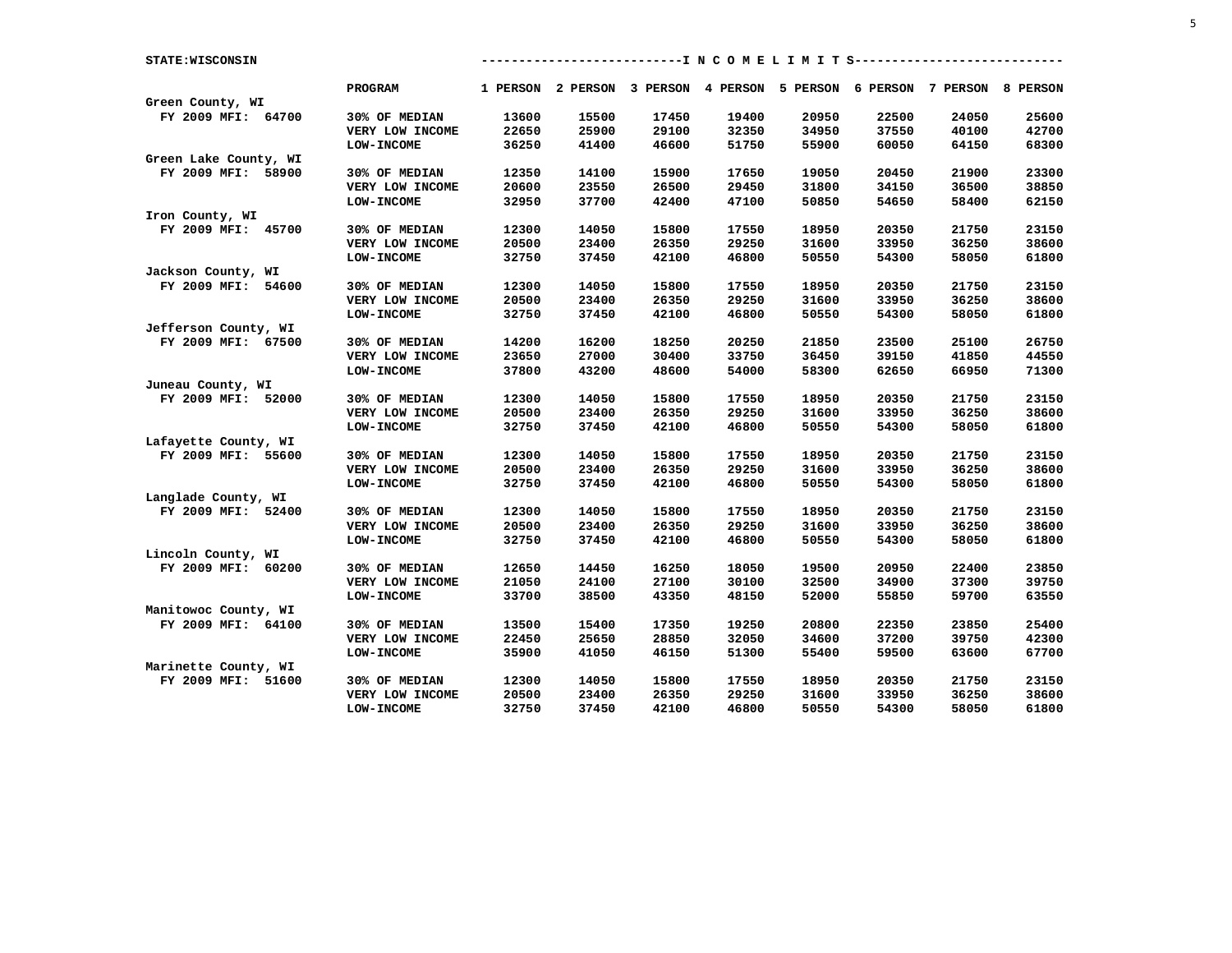| STATE: WISCONSIN     |                   |       |       |       | ---------------I N C O M E L I M I T S-----------------                 |       |       |       |       |
|----------------------|-------------------|-------|-------|-------|-------------------------------------------------------------------------|-------|-------|-------|-------|
|                      | <b>PROGRAM</b>    |       |       |       | 1 PERSON 2 PERSON 3 PERSON 4 PERSON 5 PERSON 6 PERSON 7 PERSON 8 PERSON |       |       |       |       |
| Marquette County, WI |                   |       |       |       |                                                                         |       |       |       |       |
| FY 2009 MFI: 51300   | 30% OF MEDIAN     | 12300 | 14050 | 15800 | 17550                                                                   | 18950 | 20350 | 21750 | 23150 |
|                      | VERY LOW INCOME   | 20500 | 23400 | 26350 | 29250                                                                   | 31600 | 33950 | 36250 | 38600 |
|                      | <b>LOW-INCOME</b> | 32750 | 37450 | 42100 | 46800                                                                   | 50550 | 54300 | 58050 | 61800 |
| Menominee County, WI |                   |       |       |       |                                                                         |       |       |       |       |
| FY 2009 MFI: 35600   | 30% OF MEDIAN     | 12300 | 14050 | 15800 | 17550                                                                   | 18950 | 20350 | 21750 | 23150 |
|                      | VERY LOW INCOME   | 20500 | 23400 | 26350 | 29250                                                                   | 31600 | 33950 | 36250 | 38600 |
|                      | <b>LOW-INCOME</b> | 32750 | 37450 | 42100 | 46800                                                                   | 50550 | 54300 | 58050 | 61800 |
| Monroe County, WI    |                   |       |       |       |                                                                         |       |       |       |       |
| FY 2009 MFI: 55700   | 30% OF MEDIAN     | 12300 | 14050 | 15800 | 17550                                                                   | 18950 | 20350 | 21750 | 23150 |
|                      | VERY LOW INCOME   | 20500 | 23400 | 26350 | 29250                                                                   | 31600 | 33950 | 36250 | 38600 |
|                      | <b>LOW-INCOME</b> | 32750 | 37450 | 42100 | 46800                                                                   | 50550 | 54300 | 58050 | 61800 |
| Oneida County, WI    |                   |       |       |       |                                                                         |       |       |       |       |
| FY 2009 MFI: 57000   | 30% OF MEDIAN     | 12300 | 14050 | 15800 | 17550                                                                   | 18950 | 20350 | 21750 | 23150 |
|                      | VERY LOW INCOME   | 20500 | 23400 | 26350 | 29250                                                                   | 31600 | 33950 | 36250 | 38600 |
|                      | <b>LOW-INCOME</b> | 32750 | 37450 | 42100 | 46800                                                                   | 50550 | 54300 | 58050 | 61800 |
| Pepin County, WI     |                   |       |       |       |                                                                         |       |       |       |       |
| FY 2009 MFI: 56900   | 30% OF MEDIAN     | 12300 | 14050 | 15800 | 17550                                                                   | 18950 | 20350 | 21750 | 23150 |
|                      | VERY LOW INCOME   | 20500 | 23400 | 26350 | 29250                                                                   | 31600 | 33950 | 36250 | 38600 |
|                      | <b>LOW-INCOME</b> | 32750 | 37450 | 42100 | 46800                                                                   | 50550 | 54300 | 58050 | 61800 |
| Polk County, WI      |                   |       |       |       |                                                                         |       |       |       |       |
| FY 2009 MFI: 62500   | 30% OF MEDIAN     | 13150 | 15000 | 16900 | 18750                                                                   | 20250 | 21750 | 23250 | 24750 |
|                      | VERY LOW INCOME   | 21900 | 25000 | 28150 | 31250                                                                   | 33750 | 36250 | 38750 | 41250 |
|                      | <b>LOW-INCOME</b> | 35000 | 40000 | 45000 | 50000                                                                   | 54000 | 58000 | 62000 | 66000 |
| Portage County, WI   |                   |       |       |       |                                                                         |       |       |       |       |
| FY 2009 MFI: 67500   | 30% OF MEDIAN     | 14200 | 16200 | 18250 | 20250                                                                   | 21850 | 23500 | 25100 | 26750 |
|                      | VERY LOW INCOME   | 23650 | 27000 | 30400 | 33750                                                                   | 36450 | 39150 | 41850 | 44550 |
|                      | <b>LOW-INCOME</b> | 37800 | 43200 | 48600 | 54000                                                                   | 58300 | 62650 | 66950 | 71300 |
| Price County, WI     |                   |       |       |       |                                                                         |       |       |       |       |
| FY 2009 MFI: 53700   | 30% OF MEDIAN     | 12300 | 14050 | 15800 | 17550                                                                   | 18950 | 20350 | 21750 | 23150 |
|                      | VERY LOW INCOME   | 20500 | 23400 | 26350 | 29250                                                                   | 31600 | 33950 | 36250 | 38600 |
|                      | <b>LOW-INCOME</b> | 32750 | 37450 | 42100 | 46800                                                                   | 50550 | 54300 | 58050 | 61800 |
| Richland County, WI  |                   |       |       |       |                                                                         |       |       |       |       |
| FY 2009 MFI: 52300   | 30% OF MEDIAN     | 12300 | 14050 | 15800 | 17550                                                                   | 18950 | 20350 | 21750 | 23150 |
|                      | VERY LOW INCOME   | 20500 | 23400 | 26350 | 29250                                                                   | 31600 | 33950 | 36250 | 38600 |
|                      | <b>LOW-INCOME</b> | 32750 | 37450 | 42100 | 46800                                                                   | 50550 | 54300 | 58050 | 61800 |
| Rusk County, WI      |                   |       |       |       |                                                                         |       |       |       |       |
| FY 2009 MFI: 48100   | 30% OF MEDIAN     | 12300 | 14050 | 15800 | 17550                                                                   | 18950 | 20350 | 21750 | 23150 |
|                      | VERY LOW INCOME   | 20500 | 23400 | 26350 | 29250                                                                   | 31600 | 33950 | 36250 | 38600 |
|                      | <b>LOW-INCOME</b> | 32750 | 37450 | 42100 | 46800                                                                   | 50550 | 54300 | 58050 | 61800 |
| Sauk County, WI      |                   |       |       |       |                                                                         |       |       |       |       |
| FY 2009 MFI: 61500   | 30% OF MEDIAN     | 12900 | 14750 | 16600 | 18450                                                                   | 19950 | 21400 | 22900 | 24350 |
|                      | VERY LOW INCOME   | 21550 | 24600 | 27700 | 30750                                                                   | 33200 | 35650 | 38150 | 40600 |
|                      | <b>LOW-INCOME</b> | 34450 | 39350 | 44300 | 49200                                                                   | 53150 | 57050 | 61000 | 64950 |